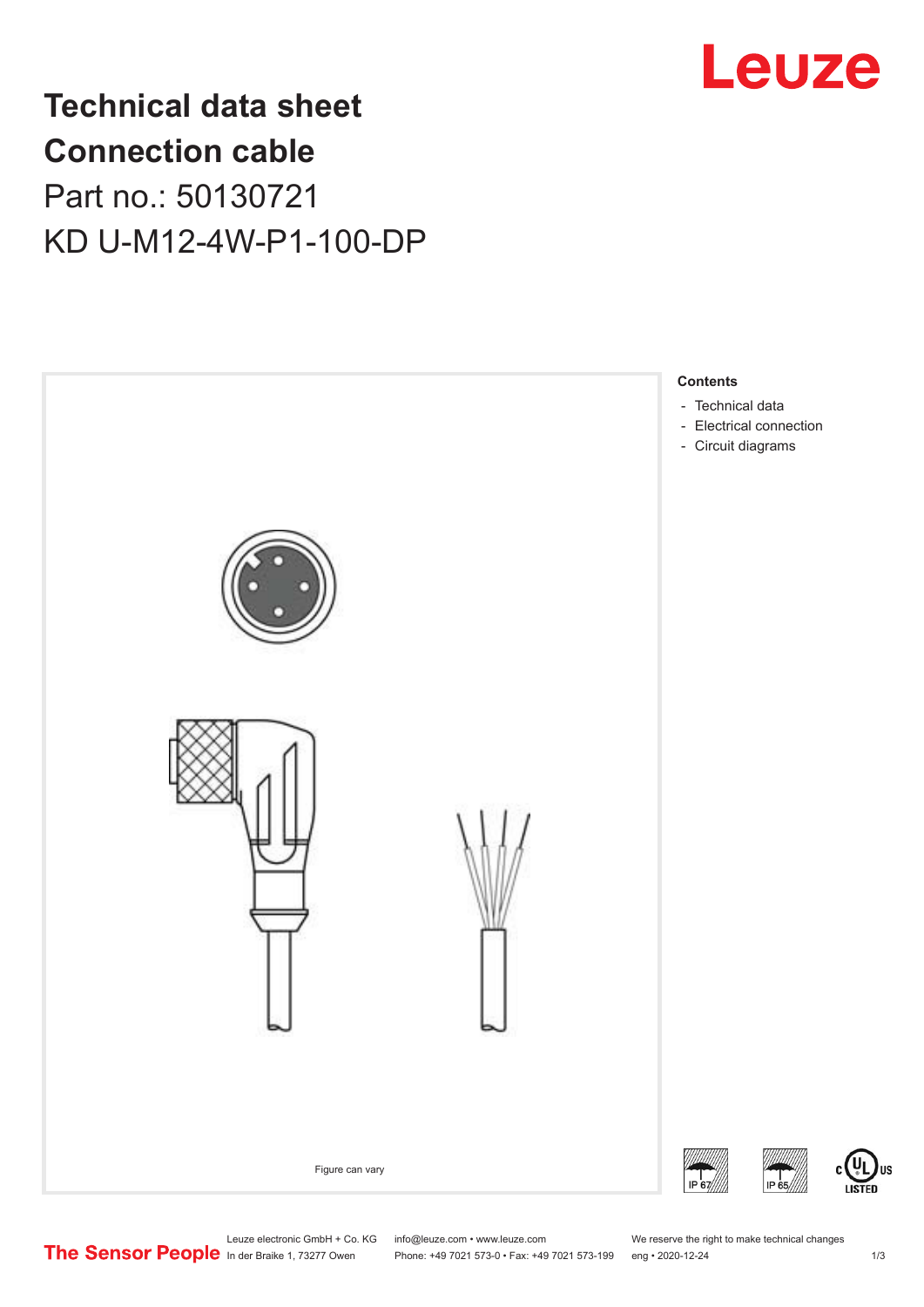## <span id="page-1-0"></span>**Technical data**

#### **Electrical data**

**Performance data Operating voltage** 24 V DC ±25%

#### **Connection**

| <b>Connection 1</b>               |                                                                                                                                                                                                                                |
|-----------------------------------|--------------------------------------------------------------------------------------------------------------------------------------------------------------------------------------------------------------------------------|
| <b>Type of connection</b>         | Connector                                                                                                                                                                                                                      |
| <b>Thread size</b>                | M12                                                                                                                                                                                                                            |
| <b>Type</b>                       | Female                                                                                                                                                                                                                         |
| Handle body material              | <b>PUR</b>                                                                                                                                                                                                                     |
| No. of pins                       | 4-pin                                                                                                                                                                                                                          |
| Encoding                          | A-coded                                                                                                                                                                                                                        |
| Version                           | Angled                                                                                                                                                                                                                         |
| <b>Connector, LED</b>             | Yes                                                                                                                                                                                                                            |
| Lock                              | Screw fitting, nickel-plated diecast zinc,<br>recommended torque 0.6 Nm, self-<br>locking                                                                                                                                      |
| <b>Connection 2</b>               |                                                                                                                                                                                                                                |
| <b>Type of connection</b>         | Open end                                                                                                                                                                                                                       |
| <b>Cable properties</b>           |                                                                                                                                                                                                                                |
| <b>Number of conductors</b>       | 4 Piece(s)                                                                                                                                                                                                                     |
| Wire cross section                | $0.34 \, \text{mm}^2$                                                                                                                                                                                                          |
| <b>AWG</b>                        | 22                                                                                                                                                                                                                             |
| Sheathing color                   | <b>Black</b>                                                                                                                                                                                                                   |
| <b>Shielded</b>                   | N <sub>o</sub>                                                                                                                                                                                                                 |
| Silicone-free                     | Yes                                                                                                                                                                                                                            |
| Cable design                      | Connection cable (open on one end)                                                                                                                                                                                             |
| Cable diameter (external)         | 4.7 mm                                                                                                                                                                                                                         |
| Cable length                      | 10.000 mm                                                                                                                                                                                                                      |
| <b>Sheathing material</b>         | <b>PUR</b>                                                                                                                                                                                                                     |
| Wire insulation                   | PP                                                                                                                                                                                                                             |
| <b>Traverse rate</b>              | Max. 3.3 m/s with horiz. traverse path of<br>5m and and max, acceleration of 5m/s <sup>2</sup>                                                                                                                                 |
| Suitability for drag chains       | Yes                                                                                                                                                                                                                            |
| Properties of the outer sheathing | Free of CFC, cadmium, silicone, halogen<br>and lead, matt, low-adhesion, abrasion-<br>resistant, easily machine-processable                                                                                                    |
| Resistance of the outer sheathing | Hydrolysis and microbe resistant, good<br>oil, gasoline and chemical resistance in<br>accordance with VDE 0472 part 803 test<br>B, flame retardant in accordance with UL<br>1581 VW1 / CSA FT1 / IEC 60332-1,<br>IEC 60332-2-2 |
| <b>Torsion suitability</b>        | $\pm 180^\circ$ / m (max. 2 mio. cycles with 35<br>cycles / min)                                                                                                                                                               |

# **Leuze**

#### **Mechanical data**

| <b>Width across flats</b>                                       | $13 \text{ mm}$          |
|-----------------------------------------------------------------|--------------------------|
| <b>Bending cycles</b>                                           | 5,000,000 Piece(s)       |
| Bending radius, flexible laying, min.                           | Min. 10 x cable diameter |
| Bending radius, stationary laying, min. Min. 5 x cable diameter |                          |
|                                                                 |                          |
| <b>Operation and display</b>                                    |                          |
| <b>Number of LEDs</b>                                           | 1 Piece(s)               |
|                                                                 |                          |
| <b>Environmental data</b>                                       |                          |
| Ambient temperature, operation,                                 | $-2580 °C$               |
| flexible use                                                    |                          |
| Ambient temperature, operation,                                 | $-4080 °C$               |
| stationary use                                                  |                          |
| <b>Certifications</b>                                           |                          |
|                                                                 |                          |
|                                                                 |                          |
| Degree of protection                                            | IP 65                    |
|                                                                 | IP 67                    |
| <b>Certifications</b>                                           | c UL US                  |
|                                                                 |                          |
| <b>Classification</b>                                           |                          |
| <b>Customs tariff number</b>                                    | 85444290                 |
| eCl@ss 5.1.4                                                    | 27279201                 |
| eCl@ss 8.0                                                      | 27279218                 |
| eCl@ss 9.0                                                      | 27060311                 |
| eCl@ss 10.0                                                     | 27060311                 |
| eCl@ss 11.0                                                     | 27060311                 |
| <b>ETIM 5.0</b>                                                 | EC001855                 |
| <b>ETIM 6.0</b>                                                 | EC001855                 |

## **Electrical connection**

### **Connection 1**

| Type of connection   | Connector       |
|----------------------|-----------------|
| Thread size          | M <sub>12</sub> |
| <b>Type</b>          | Female          |
| Handle body material | <b>PUR</b>      |